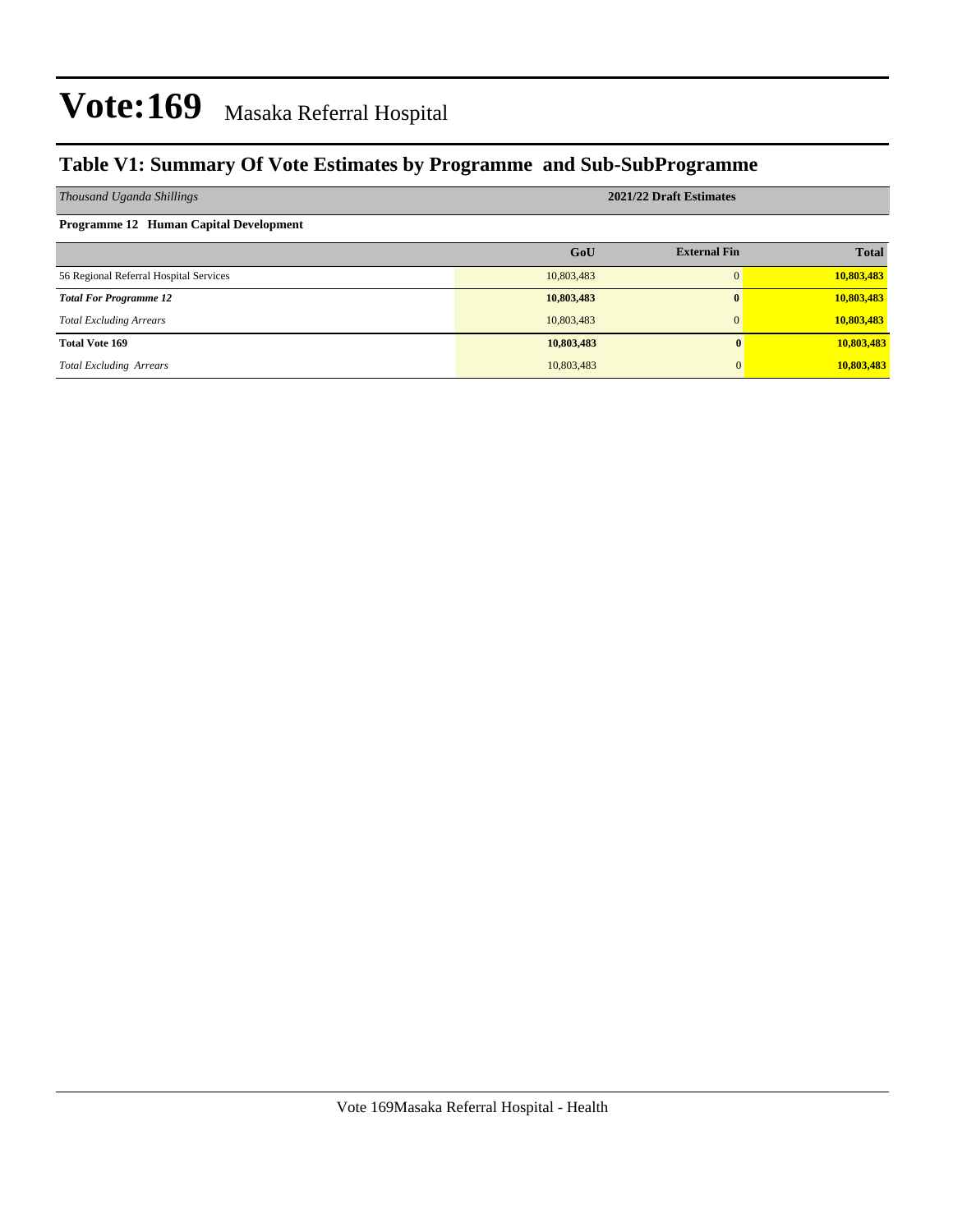### **Table V2: Summary Of Vote Estimates by Sub-SubProgramme,Department and Project**

| Thousand Uganda Shillings                                                 | 2020/21 Approved Budget |                     |              |              |             | 2021/22 Draft Estimates       |              |
|---------------------------------------------------------------------------|-------------------------|---------------------|--------------|--------------|-------------|-------------------------------|--------------|
| <b>Sub-SubProgramme 56 Regional Referral Hospital Services</b>            |                         |                     |              |              |             |                               |              |
| <b>Recurrent Budget Estimates</b>                                         | <b>Wage</b>             | <b>Non-Wage</b>     | <b>AIA</b>   | <b>Total</b> | <b>Wage</b> | <b>Non-Wage</b>               | <b>Total</b> |
| 01 Masaka Referral Hospital Services                                      | 4,593,698               | 3,357,739           | $\bf{0}$     | 7,951,437    | 4,593,698   | 2,697,097                     | 7,290,794    |
| 02 Masaka Referral Hospital Internal Audit                                | 6,344                   | 6,344               | $\mathbf{0}$ | 12,688       | 6,344       | 6,344                         | 12,688       |
| <b>Total Recurrent Budget Estimates for Sub-</b><br><b>SubProgramme</b>   | 4,600,042               | 3,364,083           | $\bf{0}$     | 7,964,125    | 4,600,042   | 2,703,441                     | 7,303,483    |
| Development Budget Estimates                                              | <b>GoU Dev't</b>        | <b>External Fin</b> | <b>AIA</b>   | <b>Total</b> |             | <b>GoU Dev't External Fin</b> | <b>Total</b> |
| 1004 Masaka Rehabilitation Referral Hospital                              | 3,296,562               | $\mathbf{0}$        | $\mathbf{0}$ | 3,296,562    | 3,300,000   | $\overline{0}$                | 3,300,000    |
| 1586 Retooling of Masaka Regional Referral Hospital                       | 200,000                 | 0                   | $\mathbf{0}$ | 200,000      | 200,000     | $\Omega$                      | 200,000      |
| <b>Total Development Budget Estimates for Sub-</b><br><b>SubProgramme</b> | 3,496,562               | $\bf{0}$            | $\bf{0}$     | 3,496,562    | 3,500,000   | $\bf{0}$                      | 3,500,000    |
|                                                                           | GoU                     | <b>External Fin</b> | <b>AIA</b>   | <b>Total</b> | GoU         | <b>External Fin</b>           | <b>Total</b> |
| <b>Total For Sub-SubProgramme 56</b>                                      | 11,460,687              | 0                   | $\bf{0}$     | 11,460,687   | 10,803,483  | $\bf{0}$                      | 10,803,483   |
| <b>Total Excluding Arrears</b>                                            | 10,529,545              | 0                   | $\mathbf{0}$ | 10,529,545   | 10,803,483  | $\overline{0}$                | 10,803,483   |
| <b>Total Vote 169</b>                                                     | 11,460,687              | $\bf{0}$            | $\bf{0}$     | 11,460,687   | 10,803,483  | $\bf{0}$                      | 10,803,483   |
| <b>Total Excluding Arrears</b>                                            | 10,529,545              | $\theta$            | $\mathbf{0}$ | 10,529,545   | 10,803,483  | $\mathbf{0}$                  | 10,803,483   |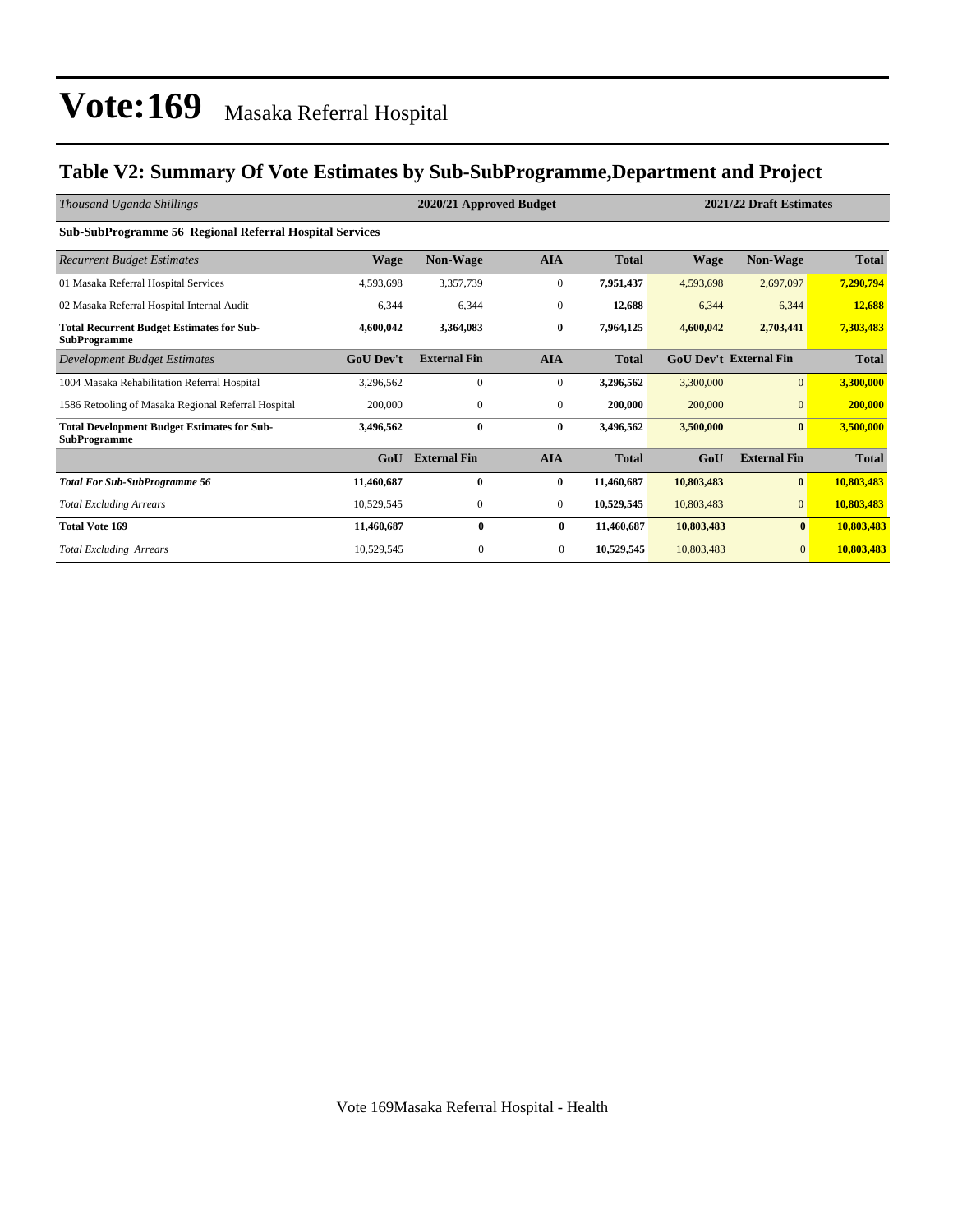### **Table V3: Summary Vote Estimates by Item**

| Thousand Uganda Shillings                                   |           | 2020/21 Approved Budget |          |              | 2021/22 Draft Estimates |                     |               |  |
|-------------------------------------------------------------|-----------|-------------------------|----------|--------------|-------------------------|---------------------|---------------|--|
|                                                             | GoU       | <b>External Fin</b>     | AIA      | <b>Total</b> | GoU                     | <b>External Fin</b> | <b>Total</b>  |  |
| <b>Employees, Goods and Services (Outputs Provided)</b>     | 7,077,982 | $\bf{0}$                | $\bf{0}$ | 7,077,982    | 7,303,483               | $\bf{0}$            | 7,303,483     |  |
| 211101 General Staff Salaries                               | 4,600,042 | $\boldsymbol{0}$        | 0        | 4,600,042    | 4,600,042               | $\bf{0}$            | 4,600,042     |  |
| 211103 Allowances (Inc. Casuals, Temporary)                 | 210,964   | $\bf{0}$                | 0        | 210,964      | 219,672                 | $\bf{0}$            | 219,672       |  |
| 212102 Pension for General Civil Service                    | 437,513   | $\bf{0}$                | $\bf{0}$ | 437,513      | 573,146                 | $\bf{0}$            | 573,146       |  |
| 213001 Medical expenses (To employees)                      | 17,150    | $\bf{0}$                | 0        | 17,150       | 15,150                  | $\bf{0}$            | 15,150        |  |
| 213002 Incapacity, death benefits and funeral expenses      | 12,000    | $\bf{0}$                | $\bf{0}$ | 12,000       | 10,000                  | $\bf{0}$            | <b>10,000</b> |  |
| 213004 Gratuity Expenses                                    | 292,718   | $\bf{0}$                | 0        | 292,718      | 427,585                 | $\bf{0}$            | 427,585       |  |
| 221001 Advertising and Public Relations                     | 2,900     | $\bf{0}$                | $\bf{0}$ | 2,900        | 2,900                   | $\bf{0}$            | 2,900         |  |
| 221002 Workshops and Seminars                               | 7,000     | $\bf{0}$                | $\bf{0}$ | 7,000        | 7,000                   | $\bf{0}$            | 7,000         |  |
| 221007 Books, Periodicals & Newspapers                      | 7,000     | $\bf{0}$                | 0        | 7,000        | 7,000                   | $\bf{0}$            | 7,000         |  |
| 221008 Computer supplies and Information Technology<br>(TT) | 8,250     | $\bf{0}$                | $\bf{0}$ | 8,250        | 10,500                  | $\bf{0}$            | 10,500        |  |
| 221009 Welfare and Entertainment                            | 25,000    | $\bf{0}$                | $\bf{0}$ | 25,000       | 25,927                  | $\bf{0}$            | 25,927        |  |
| 221010 Special Meals and Drinks                             | 148,463   | $\bf{0}$                | 0        | 148,463      | 135,000                 | $\bf{0}$            | 135,000       |  |
| 221011 Printing, Stationery, Photocopying and Binding       | 75,100    | $\bf{0}$                | $\bf{0}$ | 75,100       | 66,000                  | $\bf{0}$            | 66,000        |  |
| 221012 Small Office Equipment                               | 2,750     | $\bf{0}$                | $\bf{0}$ | 2,750        | 2,750                   | $\bf{0}$            | 2,750         |  |
| 221020 IPPS Recurrent Costs                                 | $\bf{0}$  | $\bf{0}$                | $\bf{0}$ | $\bf{0}$     | 20,000                  | $\bf{0}$            | 20,000        |  |
| 222001 Telecommunications                                   | 6,411     | $\bf{0}$                | $\bf{0}$ | 6,411        | 6,411                   | $\bf{0}$            | 6,411         |  |
| 222002 Postage and Courier                                  | 500       | $\bf{0}$                | $\bf{0}$ | 500          | 500                     | $\bf{0}$            | 500           |  |
| 222003 Information and communications technology<br>(ICT)   | 2,000     | $\bf{0}$                | $\bf{0}$ | 2,000        | 2,000                   | $\bf{0}$            | 2,000         |  |
| 223001 Property Expenses                                    | 10,514    | $\bf{0}$                | $\bf{0}$ | 10,514       | 10,514                  | $\bf{0}$            | 10,514        |  |
| 223002 Rates                                                | 11,700    | $\bf{0}$                | $\bf{0}$ | 11,700       | 2,700                   | $\bf{0}$            | 2,700         |  |
| 223004 Guard and Security services                          | 7,664     | $\bf{0}$                | $\bf{0}$ | 7,664        | 5,660                   | $\bf{0}$            | 5,660         |  |
| 223005 Electricity                                          | 314,000   | $\bf{0}$                | $\bf{0}$ | 314,000      | 294,000                 | $\bf{0}$            | 294,000       |  |
| 223006 Water                                                | 190,678   | $\bf{0}$                | $\bf{0}$ | 190,678      | 172,000                 | $\bf{0}$            | 172,000       |  |
| 223007 Other Utilities- (fuel, gas, firewood, charcoal)     | 16,000    | $\bf{0}$                | $\bf{0}$ | 16,000       | 16,000                  | $\bf{0}$            | 16,000        |  |
| 224001 Medical Supplies                                     | 154,757   | $\bf{0}$                | $\bf{0}$ | 154,757      | 197,205                 | $\bf{0}$            | 197,205       |  |
| 224004 Cleaning and Sanitation                              | 173,503   | $\bf{0}$                | $\bf{0}$ | 173,503      | 175,478                 | $\bf{0}$            | 175,478       |  |
| 224005 Uniforms, Beddings and Protective Gear               | 12,500    | $\bf{0}$                | $\bf{0}$ | 12,500       | 12,500                  | $\bf{0}$            | 12,500        |  |
| 225001 Consultancy Services- Short term                     | 45,000    | $\bf{0}$                | $\bf{0}$ | 45,000       | $\bf{0}$                | $\bf{0}$            | $\bf{0}$      |  |
| 227001 Travel inland                                        | 92,021    | $\bf{0}$                | 0        | 92,021       | 80,065                  | $\bf{0}$            | 80,065        |  |
| 227004 Fuel, Lubricants and Oils                            | 92,854    | $\bf{0}$                | $\bf{0}$ | 92,854       | 84,028                  | $\bf{0}$            | 84,028        |  |
| 228001 Maintenance - Civil                                  | 28,000    | $\bf{0}$                | 0        | 28,000       | 48,000                  | $\bf{0}$            | 48,000        |  |
| 228002 Maintenance - Vehicles                               | 53,031    | $\bf{0}$                | $\bf{0}$ | 53,031       | 44,000                  | $\bf{0}$            | 44,000        |  |
| 228003 Maintenance – Machinery, Equipment &<br>Furniture    | 18,000    | $\bf{0}$                | $\bf{0}$ | 18,000       | 27,750                  | $\bf{0}$            | 27,750        |  |
| 273102 Incapacity, death benefits and funeral expenses      | 2,000     | $\bf{0}$                | $\bf{0}$ | 2,000        | 2,000                   | $\bf{0}$            | 2,000         |  |
| <b>Investment</b> (Capital Purchases)                       | 3,451,562 | $\bf{0}$                | $\bf{0}$ | 3,451,562    | 3,500,000               | $\bf{0}$            | 3,500,000     |  |

Vote 169Masaka Referral Hospital - Health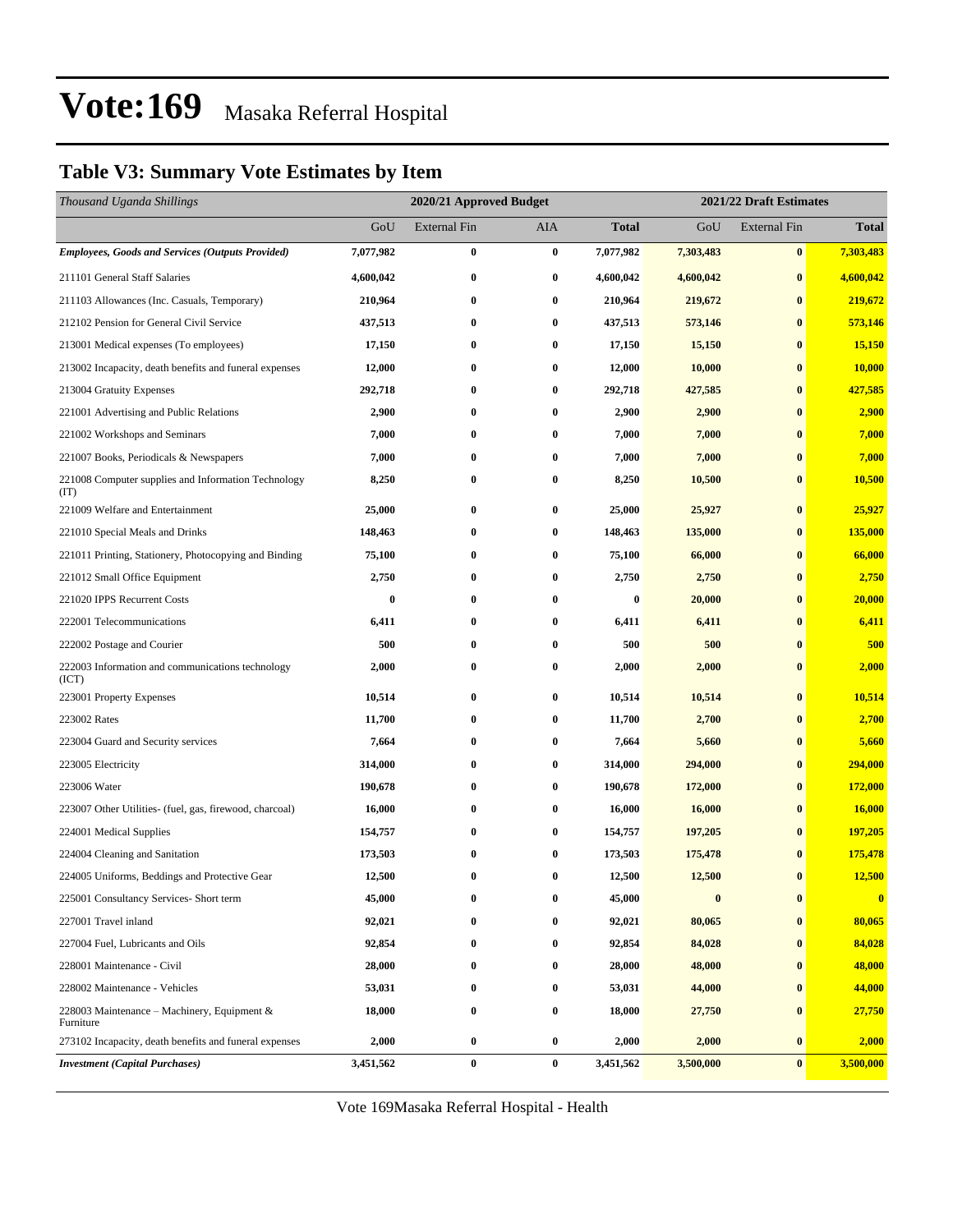| 312101 Non-Residential Buildings                             | 2,651,562  | $\bf{0}$     | $\bf{0}$     | 2,651,562  | 2,350,000    | $\mathbf{0}$   | 2,350,000    |
|--------------------------------------------------------------|------------|--------------|--------------|------------|--------------|----------------|--------------|
| 312102 Residential Buildings                                 | 600,000    | $\bf{0}$     | $\mathbf{0}$ | 600,000    | 950,000      | $\mathbf{0}$   | 950,000      |
| 312212 Medical Equipment                                     | 200,000    | $\bf{0}$     | $\bf{0}$     | 200,000    | 200,000      | $\bf{0}$       | 200,000      |
| <b>Arrears</b>                                               | 931,142    | $\mathbf{0}$ | $\mathbf{0}$ | 931,142    | $\mathbf{0}$ | $\mathbf{0}$   | $\mathbf{0}$ |
| 321608 General Public Service Pension arrears<br>(Budgeting) | 931.142    | $\bf{0}$     | $\mathbf{0}$ | 931.142    | $\bf{0}$     | $\mathbf{0}$   | $\mathbf{0}$ |
| <b>Grand Total Vote 169</b>                                  | 11,460,687 | $\mathbf{0}$ | $\bf{0}$     | 11,460,687 | 10,803,483   | $\mathbf{0}$   | 10,803,483   |
| <b>Total Excluding Arrears</b>                               | 10,529,545 | $\mathbf{0}$ | $\mathbf{0}$ | 10.529.545 | 10,803,483   | $\overline{0}$ | 10.803.483   |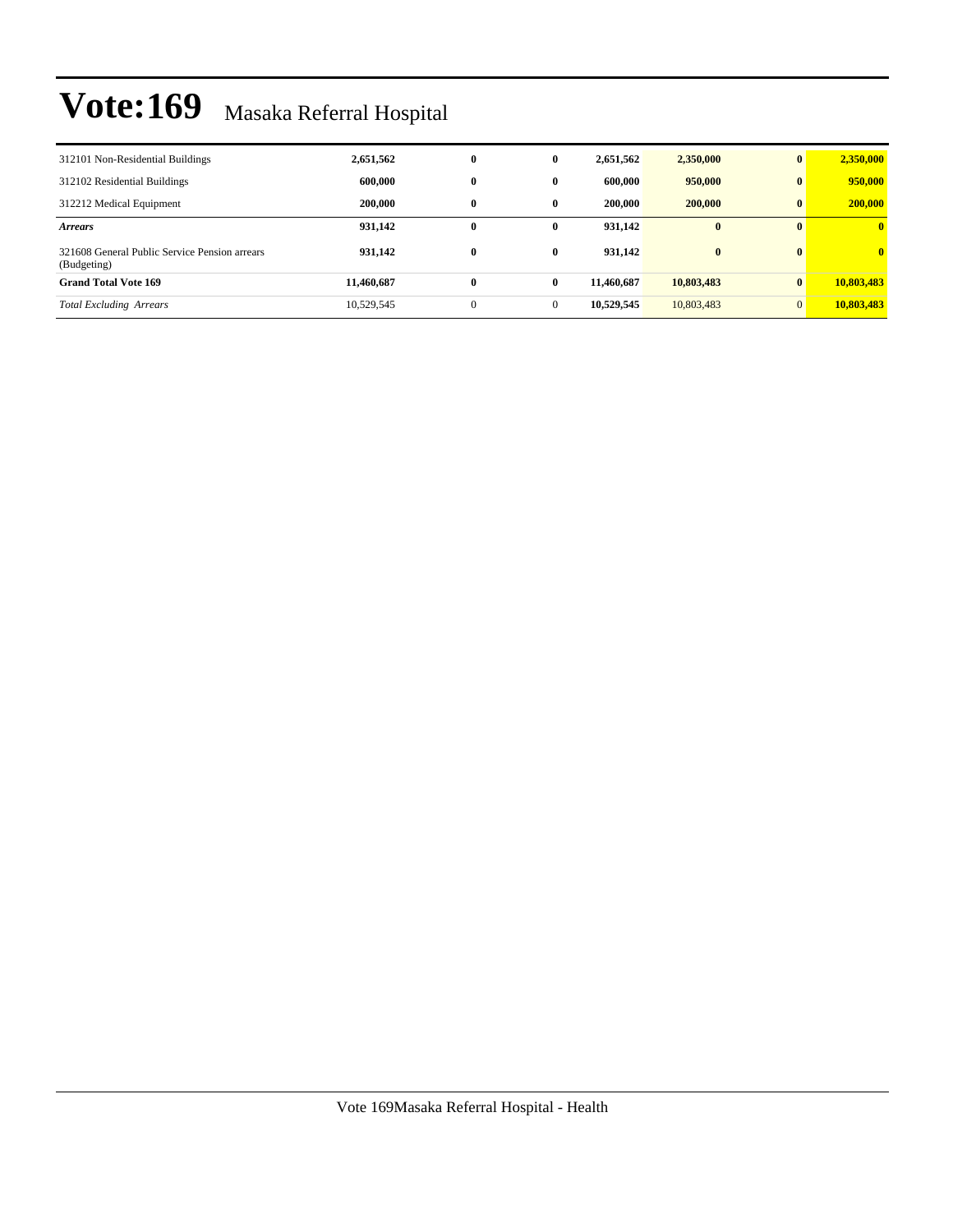### **Table V4: Detailed Estimates by Sub-SubProgramme, Department,Project and Output and Item**

#### *Sub-SubProgrammme 56 Regional Referral Hospital Services*

*Recurrent Budget Estimates*

#### **Department 01 Masaka Referral Hospital Services**

| Thousand Uganda Shillings                                |                  | 2020/21 Approved Budget |                  |              |                       | 2021/22 Draft Estimates |              |
|----------------------------------------------------------|------------------|-------------------------|------------------|--------------|-----------------------|-------------------------|--------------|
| <b>Outputs Provided</b>                                  | Wage             | Non Wage                | <b>AIA</b>       | <b>Total</b> | Wage                  | Non Wage                | <b>Total</b> |
| <b>Budget Output 085601 Inpatient services</b>           |                  |                         |                  |              |                       |                         |              |
| 211103 Allowances (Inc. Casuals, Temporary)              | $\overline{0}$   | 168,000                 | $\boldsymbol{0}$ | 168,000      | $\overline{0}$        | 168,000                 | 168,000      |
| 213001 Medical expenses (To employees)                   | $\boldsymbol{0}$ | 9,950                   | $\boldsymbol{0}$ | 9,950        | $\mathbf{0}$          | 9,950                   | 9,950        |
| 213002 Incapacity, death benefits and funeral expenses   | $\boldsymbol{0}$ | 2,000                   | $\boldsymbol{0}$ | 2,000        | $\mathbf{0}$          | $\mathbf{0}$            | $\mathbf{0}$ |
| 213004 Gratuity Expenses                                 | $\boldsymbol{0}$ | 292,718                 | $\mathbf{0}$     | 292,718      | $\mathbf{0}$          | 427,585                 | 427,585      |
| 221007 Books, Periodicals & Newspapers                   | $\boldsymbol{0}$ | 3,000                   | $\boldsymbol{0}$ | 3,000        | $\mathbf{0}$          | 3,000                   | 3,000        |
| 221009 Welfare and Entertainment                         | $\boldsymbol{0}$ | 5,000                   | $\boldsymbol{0}$ | 5,000        | $\mathbf{0}$          | 5,927                   | 5,927        |
| 221010 Special Meals and Drinks                          | $\boldsymbol{0}$ | 116,463                 | $\boldsymbol{0}$ | 116,463      | $\mathbf{0}$          | 103,000                 | 103,000      |
| 221011 Printing, Stationery, Photocopying and Binding    | $\boldsymbol{0}$ | 46,000                  | $\boldsymbol{0}$ | 46,000       | $\boldsymbol{0}$      | 51,000                  | 51,000       |
| 221012 Small Office Equipment                            | $\boldsymbol{0}$ | 2,750                   | $\mathbf{0}$     | 2,750        | $\mathbf{0}$          | 2,750                   | 2,750        |
| 222001 Telecommunications                                | $\overline{0}$   | 3,800                   | $\boldsymbol{0}$ | 3,800        | $\boldsymbol{0}$      | 3,800                   | 3,800        |
| 223001 Property Expenses                                 | $\boldsymbol{0}$ | 2,120                   | $\boldsymbol{0}$ | 2,120        | $\mathbf{0}$          | 2,120                   | 2,120        |
| 223004 Guard and Security services                       | $\overline{0}$   | 1,620                   | $\boldsymbol{0}$ | 1,620        | $\boldsymbol{0}$      | 1,620                   | 1,620        |
| 223005 Electricity                                       | $\boldsymbol{0}$ | 288,000                 | $\mathbf{0}$     | 288,000      | $\mathbf{0}$          | 286,000                 | 286,000      |
| 223006 Water                                             | $\mathbf{0}$     | 158,794                 | $\mathbf{0}$     | 158,794      | $\boldsymbol{0}$      | 6,000                   | 6,000        |
| 224001 Medical Supplies                                  | $\boldsymbol{0}$ | 154,757                 | $\boldsymbol{0}$ | 154,757      | $\mathbf{0}$          | 93,220                  | 93,220       |
| 224004 Cleaning and Sanitation                           | $\overline{0}$   | 80,000                  | $\mathbf{0}$     | 80,000       | $\boldsymbol{0}$      | 89,000                  | 89,000       |
| 227001 Travel inland                                     | $\overline{0}$   | 13,249                  | $\mathbf{0}$     | 13,249       | $\mathbf{0}$          | 45,249                  | 45,249       |
| 227004 Fuel, Lubricants and Oils                         | $\overline{0}$   | 40,331                  | $\boldsymbol{0}$ | 40,331       | $\boldsymbol{0}$      | 45,331                  | 45,331       |
| 228001 Maintenance - Civil                               | $\overline{0}$   | $\boldsymbol{0}$        | $\boldsymbol{0}$ | $\bf{0}$     | $\mathbf{0}$          | 32,000                  | 32,000       |
| 228002 Maintenance - Vehicles                            | $\overline{0}$   | $\boldsymbol{0}$        | $\boldsymbol{0}$ | $\bf{0}$     | $\boldsymbol{0}$      | 10,000                  | 10,000       |
| 228003 Maintenance – Machinery, Equipment & Furniture    | $\boldsymbol{0}$ | 2,000                   | $\boldsymbol{0}$ | 2,000        | $\mathbf{0}$          | 5,000                   | 5,000        |
| <b>Total Cost of Budget Output 01</b>                    | 0                | 1,390,552               | $\pmb{\theta}$   | 1,390,552    | $\boldsymbol{\theta}$ | 1,390,552               | 1,390,552    |
| <b>Budget Output 085602 Outpatient services</b>          |                  |                         |                  |              |                       |                         |              |
| 211103 Allowances (Inc. Casuals, Temporary)              | $\boldsymbol{0}$ | 10,000                  | $\boldsymbol{0}$ | 10,000       | $\mathbf{0}$          | 10,000                  | 10,000       |
| 213001 Medical expenses (To employees)                   | $\overline{0}$   | 1,000                   | $\boldsymbol{0}$ | 1,000        | $\mathbf{0}$          | 1,000                   | 1,000        |
| 213002 Incapacity, death benefits and funeral expenses   | $\boldsymbol{0}$ | 6,000                   | $\boldsymbol{0}$ | 6,000        | $\boldsymbol{0}$      | 6,000                   | 6,000        |
| 221002 Workshops and Seminars                            | $\overline{0}$   | 1,000                   | $\boldsymbol{0}$ | 1,000        | $\mathbf{0}$          | 1,000                   | 1,000        |
| 221008 Computer supplies and Information Technology (IT) | $\boldsymbol{0}$ | 2,250                   | $\boldsymbol{0}$ | 2,250        | $\boldsymbol{0}$      | 4,500                   | 4,500        |
| 221010 Special Meals and Drinks                          | $\boldsymbol{0}$ | 16,000                  | $\mathbf{0}$     | 16,000       | $\mathbf{0}$          | 16,000                  | 16,000       |
| 221011 Printing, Stationery, Photocopying and Binding    | $\boldsymbol{0}$ | 10,000                  | $\boldsymbol{0}$ | 10,000       | $\boldsymbol{0}$      | 10,000                  | 10,000       |
| 223002 Rates                                             | $\boldsymbol{0}$ | 11,700                  | $\mathbf{0}$     | 11,700       | $\mathbf{0}$          | 2,700                   | 2,700        |

Vote 169Masaka Referral Hospital - Health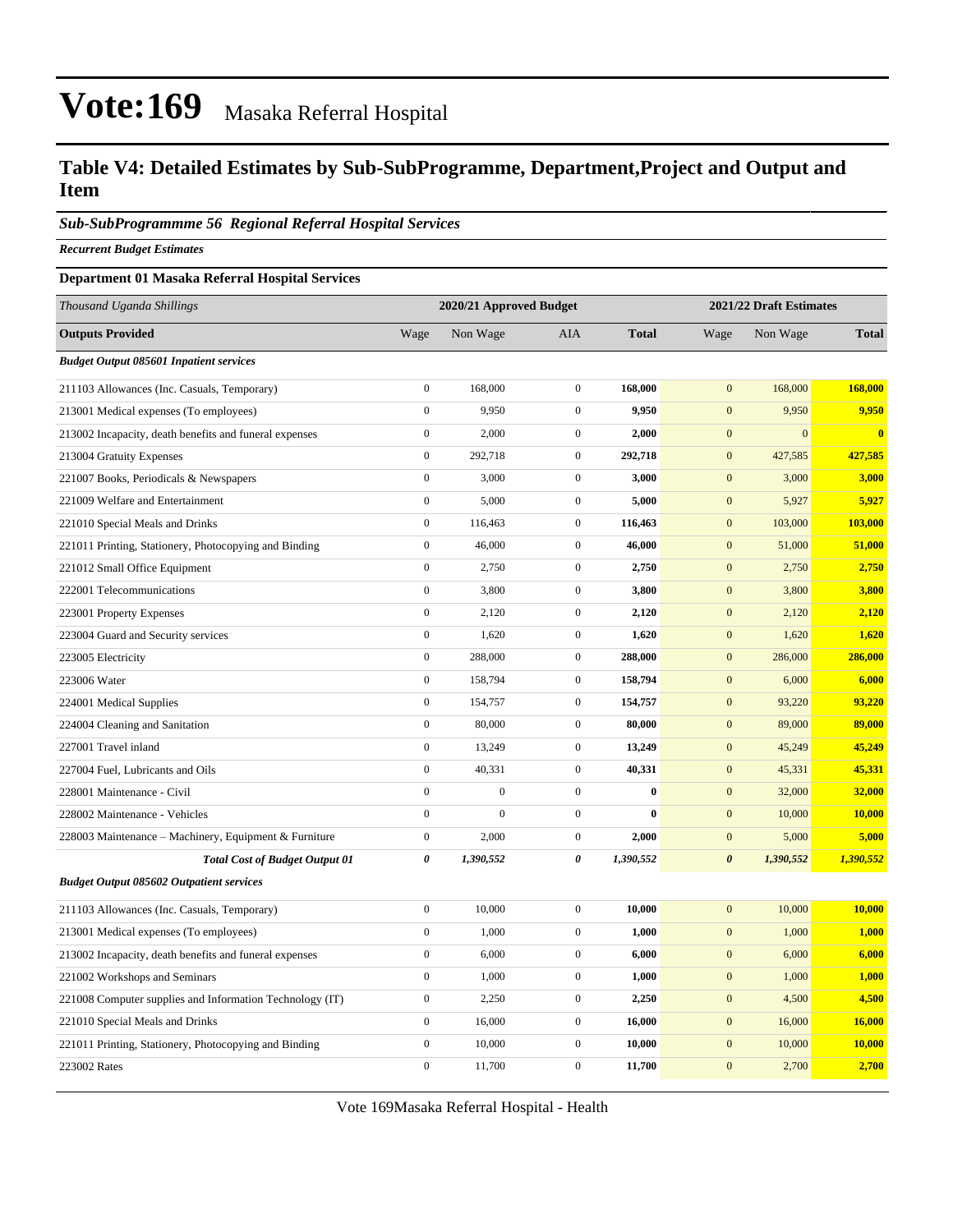| 223006 Water                                                                     | $\boldsymbol{0}$ | $\boldsymbol{0}$ | $\boldsymbol{0}$ | $\bf{0}$     | $\mathbf{0}$<br>12,000             | 12,000        |
|----------------------------------------------------------------------------------|------------------|------------------|------------------|--------------|------------------------------------|---------------|
| 223007 Other Utilities- (fuel, gas, firewood, charcoal)                          | $\boldsymbol{0}$ | 2,000            | $\boldsymbol{0}$ | 2,000        | $\boldsymbol{0}$<br>2,000          | 2,000         |
| 224001 Medical Supplies                                                          | $\boldsymbol{0}$ | $\boldsymbol{0}$ | $\mathbf{0}$     | $\bf{0}$     | $\boldsymbol{0}$<br>28,000         | 28,000        |
| 224004 Cleaning and Sanitation                                                   | $\boldsymbol{0}$ | 68,000           | $\mathbf{0}$     | 68,000       | $\boldsymbol{0}$<br>68,000         | 68,000        |
| 224005 Uniforms, Beddings and Protective Gear                                    | $\boldsymbol{0}$ | 10,000           | $\mathbf{0}$     | 10,000       | $\mathbf{0}$<br>10,000             | 10,000        |
| 227001 Travel inland                                                             | $\boldsymbol{0}$ | 15,264           | $\mathbf{0}$     | 15,264       | $\mathbf{0}$<br>15,264             | 15,264        |
| 227004 Fuel, Lubricants and Oils                                                 | $\boldsymbol{0}$ | 8,308            | $\mathbf{0}$     | 8,308        | $\boldsymbol{0}$<br>8,308          | 8,308         |
| 228001 Maintenance - Civil                                                       | $\boldsymbol{0}$ | 16,000           | $\mathbf{0}$     | 16,000       | $\boldsymbol{0}$<br>16,000         | 16,000        |
| 228002 Maintenance - Vehicles                                                    | $\boldsymbol{0}$ | 10,000           | $\mathbf{0}$     | 10,000       | $\boldsymbol{0}$<br>10,000         | <b>10,000</b> |
| 228003 Maintenance - Machinery, Equipment & Furniture                            | $\boldsymbol{0}$ | 10,000           | $\mathbf{0}$     | 10,000       | $\mathbf{0}$<br>16,750             | 16,750        |
| 273102 Incapacity, death benefits and funeral expenses                           | $\boldsymbol{0}$ | 2,000            | $\mathbf{0}$     | 2,000        | $\mathbf{0}$<br>2,000              | 2,000         |
| <b>Total Cost of Budget Output 02</b>                                            | $\pmb{\theta}$   | 199,522          | 0                | 199,522      | 239,522<br>$\pmb{\theta}$          | 239,522       |
| <b>Budget Output 085603 Medicines and health supplies procured and dispensed</b> |                  |                  |                  |              |                                    |               |
| 213001 Medical expenses (To employees)                                           | $\boldsymbol{0}$ | 2,000            | $\mathbf{0}$     | 2,000        | $\mathbf{0}$<br>$\overline{0}$     | $\bf{0}$      |
| 221011 Printing, Stationery, Photocopying and Binding                            | $\boldsymbol{0}$ | 1,100            | $\overline{0}$   | 1,100        | $\boldsymbol{0}$<br>$\mathbf{0}$   | $\bf{0}$      |
| 223004 Guard and Security services                                               | $\boldsymbol{0}$ | 2,004            | $\mathbf{0}$     | 2,004        | $\mathbf{0}$<br>$\overline{0}$     | $\bf{0}$      |
| 223005 Electricity                                                               | $\boldsymbol{0}$ | 18,000           | $\mathbf{0}$     | 18,000       | $\mathbf{0}$<br>$\overline{0}$     | $\bf{0}$      |
| 223006 Water                                                                     | $\boldsymbol{0}$ | 7,884            | $\mathbf{0}$     | 7,884        | $\boldsymbol{0}$<br>$\overline{0}$ | $\bf{0}$      |
| 224001 Medical Supplies                                                          | $\boldsymbol{0}$ | $\mathbf{0}$     | $\mathbf{0}$     | $\mathbf{0}$ | $\boldsymbol{0}$<br>55,985         | 55,985        |
| 224004 Cleaning and Sanitation                                                   | $\boldsymbol{0}$ | 7,025            | $\mathbf{0}$     | 7,025        | $\boldsymbol{0}$<br>$\mathbf{0}$   | $\bf{0}$      |
| 227004 Fuel, Lubricants and Oils                                                 | $\boldsymbol{0}$ | 5,972            | $\mathbf{0}$     | 5,972        | $\mathbf{0}$<br>$\overline{0}$     | $\bf{0}$      |
| 228001 Maintenance - Civil                                                       | $\boldsymbol{0}$ | 12,000           | $\mathbf{0}$     | 12,000       | $\mathbf{0}$<br>$\overline{0}$     | $\bf{0}$      |
| <b>Total Cost of Budget Output 03</b>                                            | 0                | 55,985           | 0                | 55,985       | 55,985<br>$\boldsymbol{\theta}$    | 55,985        |
| <b>Budget Output 085604 Diagnostic services</b>                                  |                  |                  |                  |              |                                    |               |
| 211103 Allowances (Inc. Casuals, Temporary)                                      | $\boldsymbol{0}$ | 5,000            | $\mathbf{0}$     | 5,000        | 5,000<br>$\mathbf{0}$              | 5,000         |
| 213001 Medical expenses (To employees)                                           | $\boldsymbol{0}$ | 1,000            | $\overline{0}$   | 1,000        | $\mathbf{0}$<br>1,000              | 1,000         |
| 213002 Incapacity, death benefits and funeral expenses                           | $\boldsymbol{0}$ | 2,000            | $\mathbf{0}$     | 2,000        | $\mathbf{0}$<br>2,000              | 2,000         |
| 221002 Workshops and Seminars                                                    | $\boldsymbol{0}$ | 6,000            | $\mathbf{0}$     | 6,000        | $\mathbf{0}$<br>6,000              | 6,000         |
| 221008 Computer supplies and Information Technology (IT)                         | $\boldsymbol{0}$ | 2,000            | $\mathbf{0}$     | 2,000        | $\mathbf{0}$<br>2,000              | 2,000         |
| 221009 Welfare and Entertainment                                                 | $\boldsymbol{0}$ | 11,000           | $\mathbf{0}$     | 11,000       | $\mathbf{0}$<br>11,000             | 11,000        |
| 223001 Property Expenses                                                         | $\boldsymbol{0}$ | 2,000            | $\mathbf{0}$     | 2,000        | 2,000<br>$\mathbf{0}$              | 2,000         |
| 223004 Guard and Security services                                               | $\boldsymbol{0}$ | 1,000            | $\boldsymbol{0}$ | 1,000        | $\mathbf{0}$<br>1,000              | 1,000         |
| 223006 Water                                                                     | $\boldsymbol{0}$ | 10,000           | $\boldsymbol{0}$ | 10,000       | $\boldsymbol{0}$<br>10,000         | 10,000        |
| 223007 Other Utilities- (fuel, gas, firewood, charcoal)                          | $\boldsymbol{0}$ | 10,000           | $\boldsymbol{0}$ | 10,000       | $\boldsymbol{0}$<br>10,000         | 10,000        |
| 224004 Cleaning and Sanitation                                                   | $\boldsymbol{0}$ | 5,000            | $\boldsymbol{0}$ | 5,000        | 5,000<br>$\mathbf{0}$              | 5,000         |
| 227001 Travel inland                                                             | $\boldsymbol{0}$ | 10,000           | $\boldsymbol{0}$ | 10,000       | $\boldsymbol{0}$<br>10,000         | <b>10,000</b> |
| 227004 Fuel, Lubricants and Oils                                                 | $\boldsymbol{0}$ | 14,000           | $\boldsymbol{0}$ | 14,000       | $\boldsymbol{0}$<br>14,000         | 14,000        |
| 228002 Maintenance - Vehicles                                                    | $\boldsymbol{0}$ | 24,000           | $\boldsymbol{0}$ | 24,000       | $\mathbf{0}$<br>24,000             | 24,000        |
| 228003 Maintenance - Machinery, Equipment & Furniture                            | $\boldsymbol{0}$ | 6,000            | $\boldsymbol{0}$ | 6,000        | $\boldsymbol{0}$<br>6,000          | 6,000         |
| <b>Total Cost of Budget Output 04</b>                                            | 0                | 109,000          | 0                | 109,000      | 109,000<br>$\pmb{\theta}$          | 109,000       |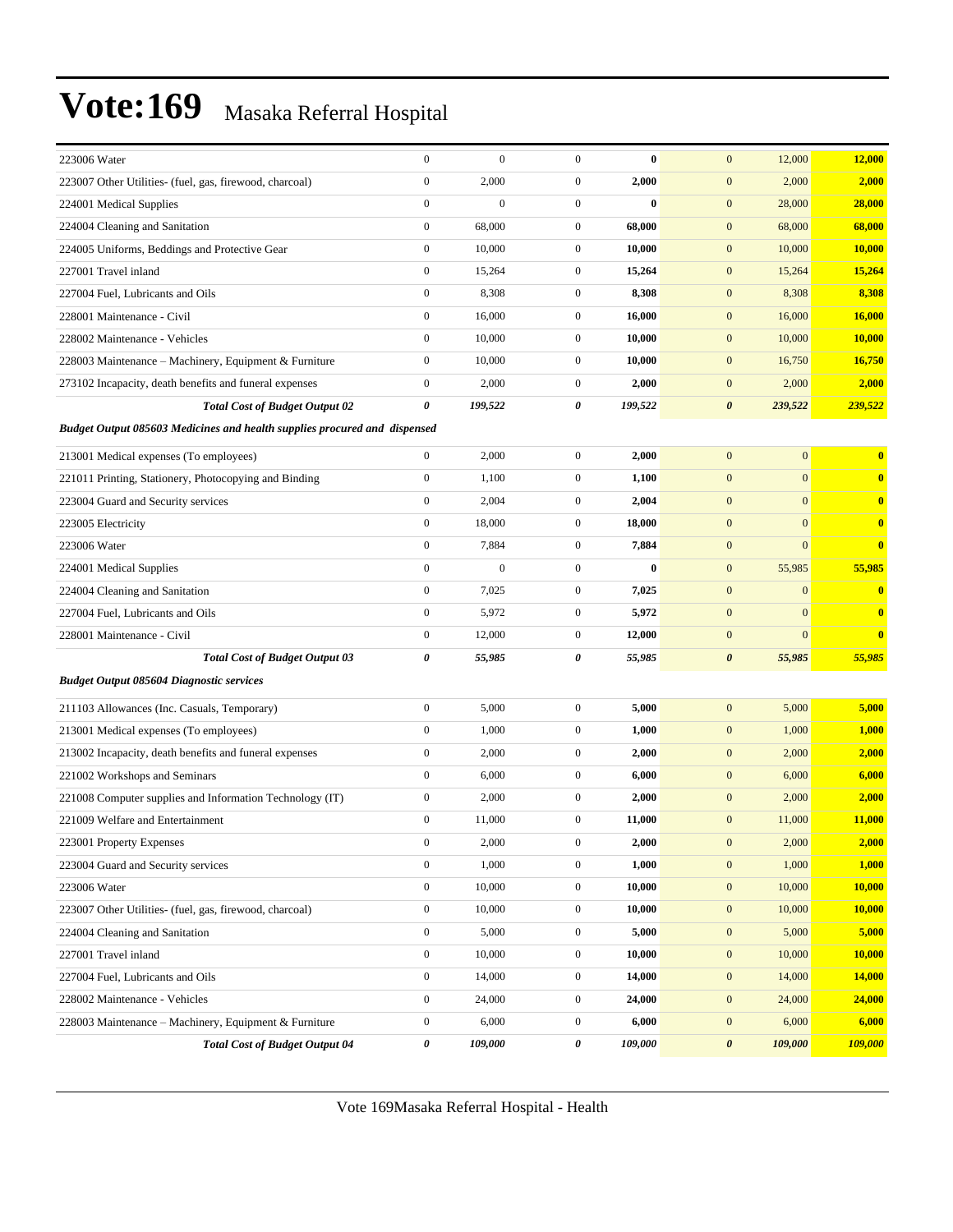#### *Budget Output 085605 Hospital Management and support services*

| 211101 General Staff Salaries                                      | 4,593,698        | $\boldsymbol{0}$ | $\mathbf{0}$     | 4,593,698 | 4,593,698             | $\overline{0}$   | 4,593,698     |
|--------------------------------------------------------------------|------------------|------------------|------------------|-----------|-----------------------|------------------|---------------|
| 212102 Pension for General Civil Service                           | $\boldsymbol{0}$ | 437,513          | $\mathbf{0}$     | 437,513   | $\mathbf{0}$          | 573,146          | 573,146       |
| 213001 Medical expenses (To employees)                             | $\boldsymbol{0}$ | 2,200            | $\boldsymbol{0}$ | 2,200     | $\boldsymbol{0}$      | 2,200            | 2,200         |
| 213002 Incapacity, death benefits and funeral expenses             | $\boldsymbol{0}$ | 2,000            | $\mathbf{0}$     | 2,000     | $\mathbf{0}$          | 2,000            | 2,000         |
| 221001 Advertising and Public Relations                            | $\boldsymbol{0}$ | 2,900            | $\boldsymbol{0}$ | 2,900     | $\mathbf{0}$          | 2,900            | 2,900         |
| 221007 Books, Periodicals & Newspapers                             | $\mathbf{0}$     | 4,000            | $\boldsymbol{0}$ | 4,000     | $\mathbf{0}$          | 4,000            | 4,000         |
| 221008 Computer supplies and Information Technology (IT)           | $\boldsymbol{0}$ | 4,000            | $\mathbf{0}$     | 4,000     | $\mathbf{0}$          | 4,000            | 4,000         |
| 221009 Welfare and Entertainment                                   | $\boldsymbol{0}$ | 8,000            | $\boldsymbol{0}$ | 8,000     | $\mathbf{0}$          | 8,000            | 8,000         |
| 221011 Printing, Stationery, Photocopying and Binding              | $\boldsymbol{0}$ | 5,000            | $\boldsymbol{0}$ | 5,000     | $\mathbf{0}$          | 5,000            | 5,000         |
| 222001 Telecommunications                                          | $\boldsymbol{0}$ | 2,611            | $\boldsymbol{0}$ | 2,611     | $\mathbf{0}$          | 2,611            | 2,611         |
| 222002 Postage and Courier                                         | $\mathbf{0}$     | 500              | $\boldsymbol{0}$ | 500       | $\mathbf{0}$          | 500              | 500           |
| 222003 Information and communications technology (ICT)             | $\boldsymbol{0}$ | 2,000            | $\mathbf{0}$     | 2,000     | $\mathbf{0}$          | 2,000            | 2,000         |
| 223001 Property Expenses                                           | $\boldsymbol{0}$ | 6,394            | $\boldsymbol{0}$ | 6,394     | $\mathbf{0}$          | 6,394            | 6,394         |
| 223004 Guard and Security services                                 | $\boldsymbol{0}$ | 3,040            | $\boldsymbol{0}$ | 3,040     | $\mathbf{0}$          | 3,040            | 3,040         |
| 223006 Water                                                       | $\boldsymbol{0}$ | 4,000            | $\boldsymbol{0}$ | 4,000     | $\mathbf{0}$          | 134,000          | 134,000       |
| 223007 Other Utilities- (fuel, gas, firewood, charcoal)            | $\boldsymbol{0}$ | 4,000            | $\boldsymbol{0}$ | 4,000     | $\mathbf{0}$          | 4,000            | 4,000         |
| 224001 Medical Supplies                                            | $\boldsymbol{0}$ | $\boldsymbol{0}$ | $\mathbf{0}$     | $\bf{0}$  | $\mathbf{0}$          | 20,000           | 20,000        |
| 224004 Cleaning and Sanitation                                     | $\boldsymbol{0}$ | 13,478           | $\boldsymbol{0}$ | 13,478    | $\mathbf{0}$          | 13,478           | 13,478        |
| 227001 Travel inland                                               | $\mathbf{0}$     | 43,124           | $\mathbf{0}$     | 43,124    | $\mathbf{0}$          | $\mathbf{0}$     | $\bf{0}$      |
| 227004 Fuel, Lubricants and Oils                                   | $\boldsymbol{0}$ | 15,523           | $\boldsymbol{0}$ | 15,523    | $\mathbf{0}$          | 10,517           | 10,517        |
| 228002 Maintenance - Vehicles                                      | $\boldsymbol{0}$ | 17,004           | $\boldsymbol{0}$ | 17,004    | $\boldsymbol{0}$      | $\boldsymbol{0}$ | $\bf{0}$      |
| <b>Total Cost of Budget Output 05</b>                              | 4,593,698        | 577,286          | 0                | 5,170,983 | 4,593,698             | 797,786          | 5,391,483     |
| <b>Budget Output 085606 Prevention and rehabilitation services</b> |                  |                  |                  |           |                       |                  |               |
| 211103 Allowances (Inc. Casuals, Temporary)                        | $\boldsymbol{0}$ | 13,344           | $\boldsymbol{0}$ | 13,344    | $\mathbf{0}$          | 13,500           | 13,500        |
| 213001 Medical expenses (To employees)                             | $\boldsymbol{0}$ | 1,000            | $\mathbf{0}$     | 1,000     | $\mathbf{0}$          | 1,000            | 1,000         |
| 221009 Welfare and Entertainment                                   | $\boldsymbol{0}$ | 1,000            | $\mathbf{0}$     | 1,000     | $\mathbf{0}$          | 1,000            | 1,000         |
| 221010 Special Meals and Drinks                                    | $\boldsymbol{0}$ | 16,000           | $\mathbf{0}$     | 16,000    | $\mathbf{0}$          | 16,000           | <b>16,000</b> |
| 223006 Water                                                       | $\boldsymbol{0}$ | 10,000           | $\boldsymbol{0}$ | 10,000    | $\mathbf{0}$          | 10,000           | 10,000        |
| 224005 Uniforms, Beddings and Protective Gear                      | $\boldsymbol{0}$ | 2,500            | $\boldsymbol{0}$ | 2,500     | $\mathbf{0}$          | 2,500            | 2,500         |
| 227004 Fuel, Lubricants and Oils                                   | $\mathbf{0}$     | 4,000            | $\boldsymbol{0}$ | 4,000     | $\mathbf{0}$          | 5,872            | 5,872         |
| 228002 Maintenance - Vehicles                                      | 0                | 2,028            | 0                | 2,028     | $\mathbf{0}$          | $\mathbf{0}$     | $\mathbf{0}$  |
| <b>Total Cost of Budget Output 06</b>                              | 0                | 49,872           | 0                | 49,872    | $\boldsymbol{\theta}$ | 49,872           | 49,872        |
| <b>Budget Output 085607 Immunisation Services</b>                  |                  |                  |                  |           |                       |                  |               |
| 211103 Allowances (Inc. Casuals, Temporary)                        | $\boldsymbol{0}$ | 4,000            | $\boldsymbol{0}$ | 4,000     | $\boldsymbol{0}$      | 5,000            | 5,000         |
| 223005 Electricity                                                 | $\boldsymbol{0}$ | 8,000            | $\boldsymbol{0}$ | 8,000     | $\mathbf{0}$          | 8,000            | 8,000         |
| 227001 Travel inland                                               | $\boldsymbol{0}$ | 7,380            | $\boldsymbol{0}$ | 7,380     | $\boldsymbol{0}$      | 6,380            | 6,380         |
| <b>Total Cost of Budget Output 07</b>                              | 0                | 19,380           | 0                | 19,380    | $\boldsymbol{\theta}$ | 19,380           | 19,380        |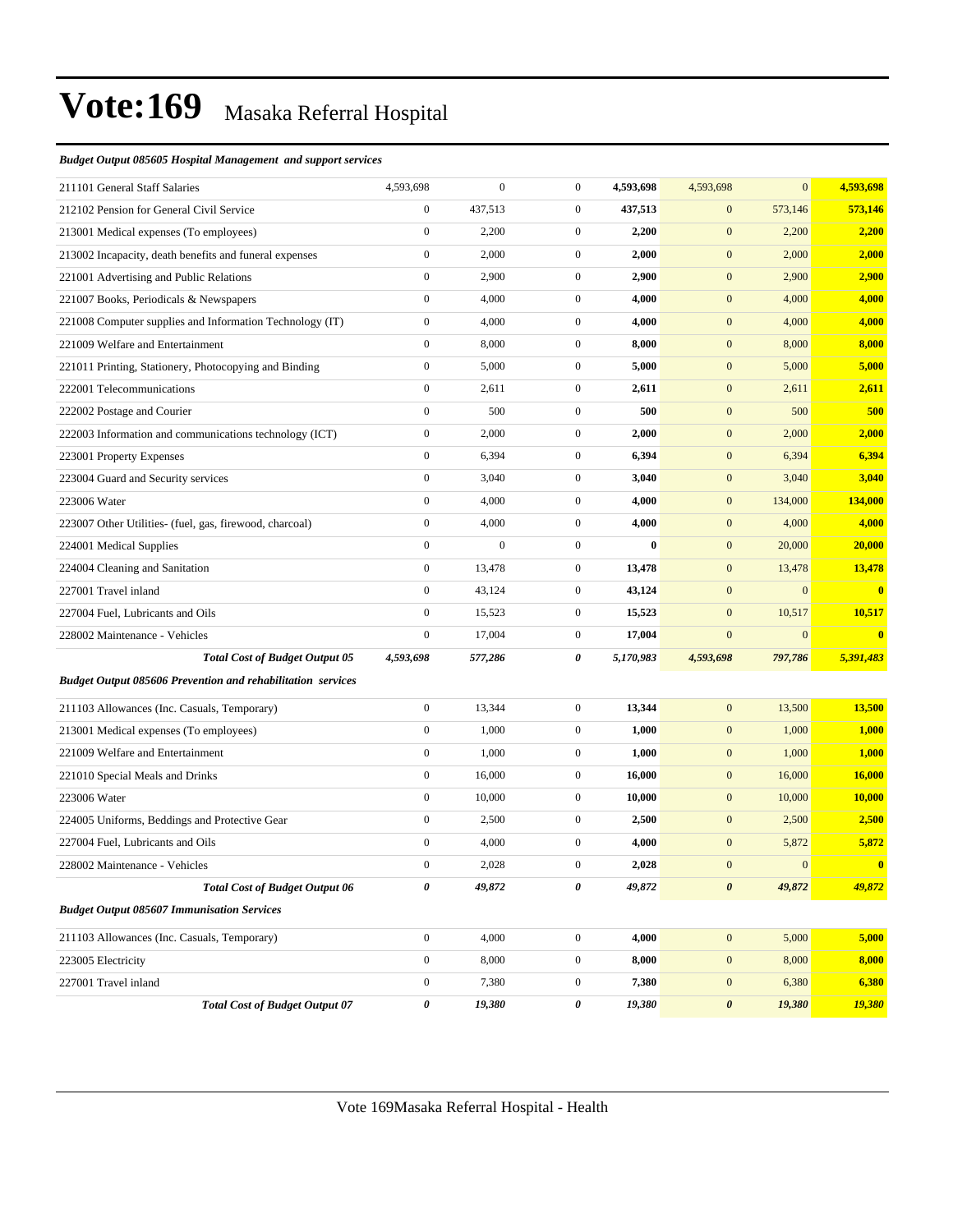| <b>Budget Output 085608 HIV/AIDS Mainstreaming</b>             |                       |                         |                  |                |                       |                         |                         |
|----------------------------------------------------------------|-----------------------|-------------------------|------------------|----------------|-----------------------|-------------------------|-------------------------|
| 211103 Allowances (Inc. Casuals, Temporary)                    | $\mathbf{0}$          | $\overline{0}$          | $\overline{0}$   | $\bf{0}$       | $\mathbf{0}$          | 10,000                  | 10,000                  |
| <b>Total Cost of Budget Output 08</b>                          | $\boldsymbol{\theta}$ | 0                       | $\theta$         | $\pmb{\theta}$ | $\boldsymbol{\theta}$ | 10,000                  | 10,000                  |
| <b>Budget Output 085619 Human Resource Management Services</b> |                       |                         |                  |                |                       |                         |                         |
| 211103 Allowances (Inc. Casuals, Temporary)                    | $\mathbf{0}$          | 5,280                   | $\overline{0}$   | 5,280          | $\mathbf{0}$          | $\overline{0}$          | $\mathbf{0}$            |
| 221011 Printing, Stationery, Photocopying and Binding          | $\mathbf{0}$          | 10,000                  | $\overline{0}$   | 10,000         | $\mathbf{0}$          | $\Omega$                | $\mathbf{0}$            |
| 221020 IPPS Recurrent Costs                                    | $\mathbf{0}$          | $\mathbf{0}$            | $\overline{0}$   | $\bf{0}$       | $\mathbf{0}$          | 20,000                  | 20,000                  |
| 227004 Fuel, Lubricants and Oils                               | $\mathbf{0}$          | 4,720                   | $\overline{0}$   | 4,720          | $\mathbf{0}$          | $\overline{0}$          | $\bf{0}$                |
| <b>Total Cost of Budget Output 19</b>                          | $\boldsymbol{\theta}$ | 20,000                  | 0                | 20,000         | $\boldsymbol{\theta}$ | 20,000                  | 20,000                  |
| <b>Budget Output 085620 Records Management Services</b>        |                       |                         |                  |                |                       |                         |                         |
| 211103 Allowances (Inc. Casuals, Temporary)                    | $\mathbf{0}$          | 2,000                   | $\overline{0}$   | 2,000          | $\mathbf{0}$          | 5,000                   | 5,000                   |
| 221011 Printing, Stationery, Photocopying and Binding          | $\mathbf{0}$          | 3,000                   | $\overline{0}$   | 3,000          | $\mathbf{0}$          | $\Omega$                | $\overline{\mathbf{0}}$ |
| <b>Total Cost of Budget Output 20</b>                          | $\boldsymbol{\theta}$ | 5,000                   | 0                | 5,000          | $\boldsymbol{\theta}$ | 5,000                   | 5,000                   |
| <b>Total Cost Of Outputs Provided</b>                          | 4,593,698             | 2,426,596               | $\bf{0}$         | 7,020,294      | 4,593,698             | 2,697,097               | 7,290,794               |
| <b>Arrears</b>                                                 | Wage                  | Non Wage                | AIA              | <b>Total</b>   | Wage                  | Non Wage                | <b>Total</b>            |
| <b>Budget Output 085699 Arrears</b>                            |                       |                         |                  |                |                       |                         |                         |
| 321608 General Public Service Pension arrears (Budgeting)      | $\mathbf{0}$          | 931,142                 | $\boldsymbol{0}$ | 931,142        | $\mathbf{0}$          | $\overline{0}$          | $\mathbf{0}$            |
| <b>Total Cost of Budget Output 99</b>                          | $\boldsymbol{\theta}$ | 931,142                 | 0                | 931,142        | $\boldsymbol{\theta}$ | $\boldsymbol{\theta}$   | $\boldsymbol{\theta}$   |
| <b>Total Cost Of Arrears</b>                                   | $\bf{0}$              | 931,142                 | $\bf{0}$         | 931,142        | $\bf{0}$              | $\bf{0}$                | $\bf{0}$                |
| <b>Total Cost for Department 01</b>                            | 4,593,698             | 3,357,739               | $\bf{0}$         | 7,951,437      | 4,593,698             | 2,697,097               | 7,290,794               |
| <b>Total Excluding Arrears</b>                                 | 4,593,698             | 2,426,596               | $\mathbf{0}$     | 7,020,294      | 4,593,698             | 2,697,097               | 7,290,794               |
| Department 02 Masaka Referral Hospital Internal Audit          |                       |                         |                  |                |                       |                         |                         |
| Thousand Uganda Shillings                                      |                       | 2020/21 Approved Budget |                  |                |                       | 2021/22 Draft Estimates |                         |
| <b>Outputs Provided</b>                                        | Wage                  | Non Wage                | <b>AIA</b>       | <b>Total</b>   | Wage                  | Non Wage                | <b>Total</b>            |
| Budget Output 085605 Hospital Management and support services  |                       |                         |                  |                |                       |                         |                         |
| 211101 General Staff Salaries                                  | 6,344                 | $\mathbf{0}$            | $\overline{0}$   | 6,344          | 6,344                 | $\overline{0}$          | 6,344                   |
| 211103 Allowances (Inc. Casuals, Temporary)                    | $\mathbf{0}$          | 3,340                   | $\overline{0}$   | 3,340          | $\mathbf{0}$          | 3,172                   | 3,172                   |
| 227001 Travel inland                                           | $\boldsymbol{0}$      | 3,004                   | $\overline{0}$   | 3,004          | $\mathbf{0}$          | 3,172                   | 3,172                   |
| <b>Total Cost of Budget Output 05</b>                          | 6,344                 | 6,344                   | 0                | 12,688         | 6,344                 | 6,344                   | 12,688                  |
| <b>Total Cost Of Outputs Provided</b>                          | 6,344                 | 6,344                   | $\bf{0}$         | 12,688         | 6,344                 | 6,344                   | 12,688                  |
| <b>Total Cost for Department 02</b>                            | 6,344                 | 6,344                   | $\bf{0}$         | 12,688         | 6,344                 | 6,344                   | 12,688                  |
| <b>Total Excluding Arrears</b>                                 | 6,344                 | 6,344                   | $\Omega$         | 12,688         | 6,344                 | 6,344                   | 12,688                  |

*Development Budget Estimates*